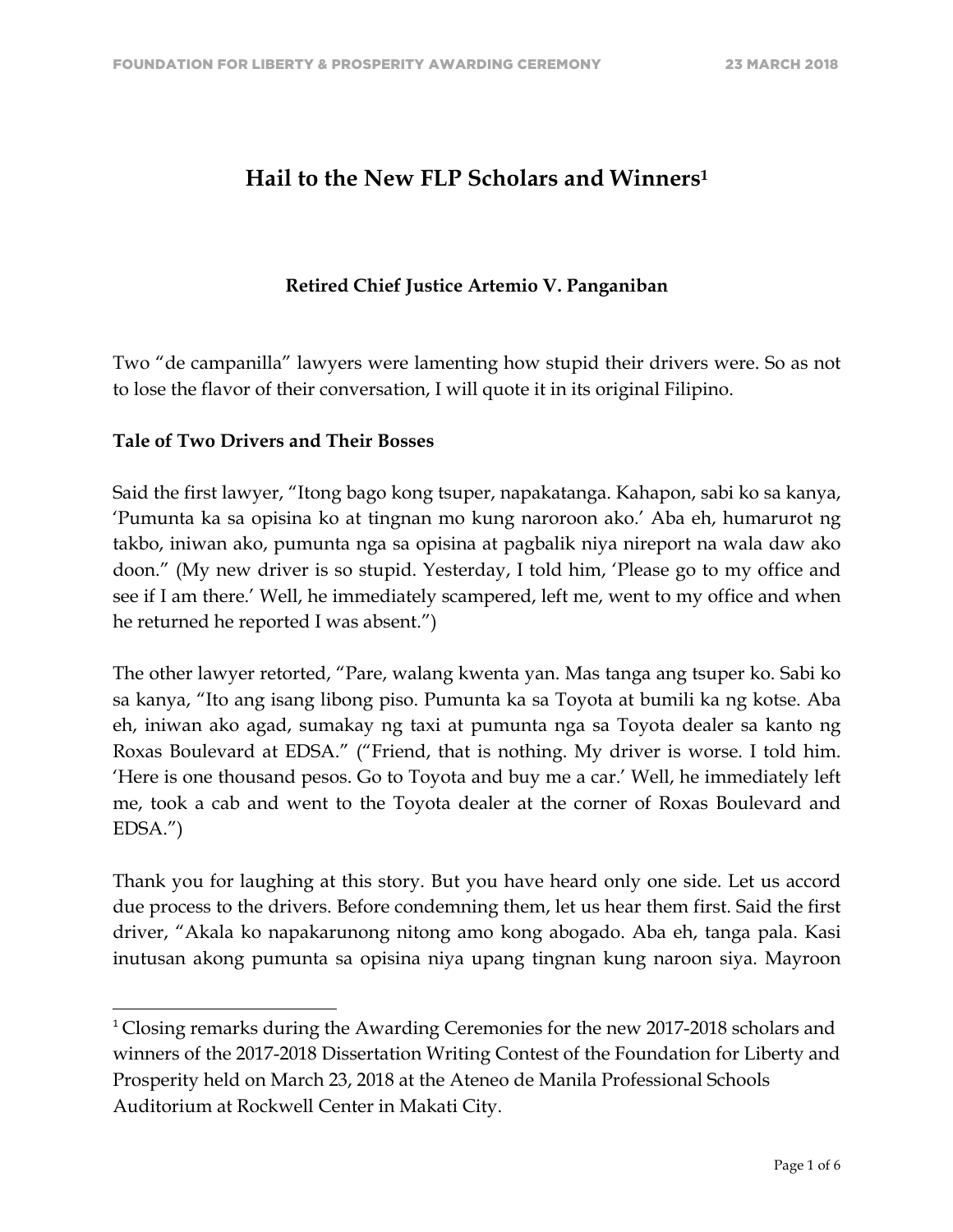naman siyang cell phone. Sana tumawag na lang siya. At hindi na sana ako napagod!" ("I thought my boss was so smart. Well, I found out he is stupid. Look. He ordered me to rush to his office to see if he was there. He has a cell phone. He should just have called his office and I would not have been uselessly exhausted.")

The other driver retorted, "Pare, walang kuwenta yan. Mas tanga yong amo ko. Aba eh, binigyan ako ng isang libong piso at pinapunta ako sa Toyota upang bumili ng kotse. Kung hindi ba naman tanga, eh, hindi man lang sinabi kung anong kulay ang kotseng gusto niya!" ("Friend, that is nothing. My boss is more stupid. Imagine, he gave me one thousand pesos and ordered me to go to Toyota to buy him a car. If he is not so stupid, he should have specified the color of the car he wanted.")

## **Board of Judges for Scholars**

After granting due process to the parties, what is your objective and independent judgment? Who is more stupid, the bosses or the drivers? I will allow you sufficient time to think about that pivotal question. Meanwhile, let me proceed to my assigned task of thanking the people behind our two projects, the Scholarship Program and the Dissertation Writing Contest.

Let us clap our hands and join me in saying "thank you" to Acting CJ Antonio T. Carpio, the longest serving current member of the Supreme Court, chairman of the Court's Second Division and the foremost advocate of our sovereign rights in the West Philippine Sea. We owe him at least two things – first, as our guest of honor and speaker, for the wisdom he shared with us this afternoon and second, as the patient and distinguished chairman of the Board of Judges for the 2017-2018 FLP Law Scholarship Contest, for taking time out, together with the other judges, to interview each of the scholarship applicants at the Division Conference Rooms of the Supreme Court.

These rooms constitute the sacred inner sanctum of the temple of justice in our country where only the justices are allowed entry when they deliberate and decide Division cases. No secretaries, clerks or aides dare enter these rooms when the justices perform their rituals and duties. This is indeed a great privilege for our scholars, who even before passing the bar examinations were already allowed entry to the Supreme Court's inner sanctum.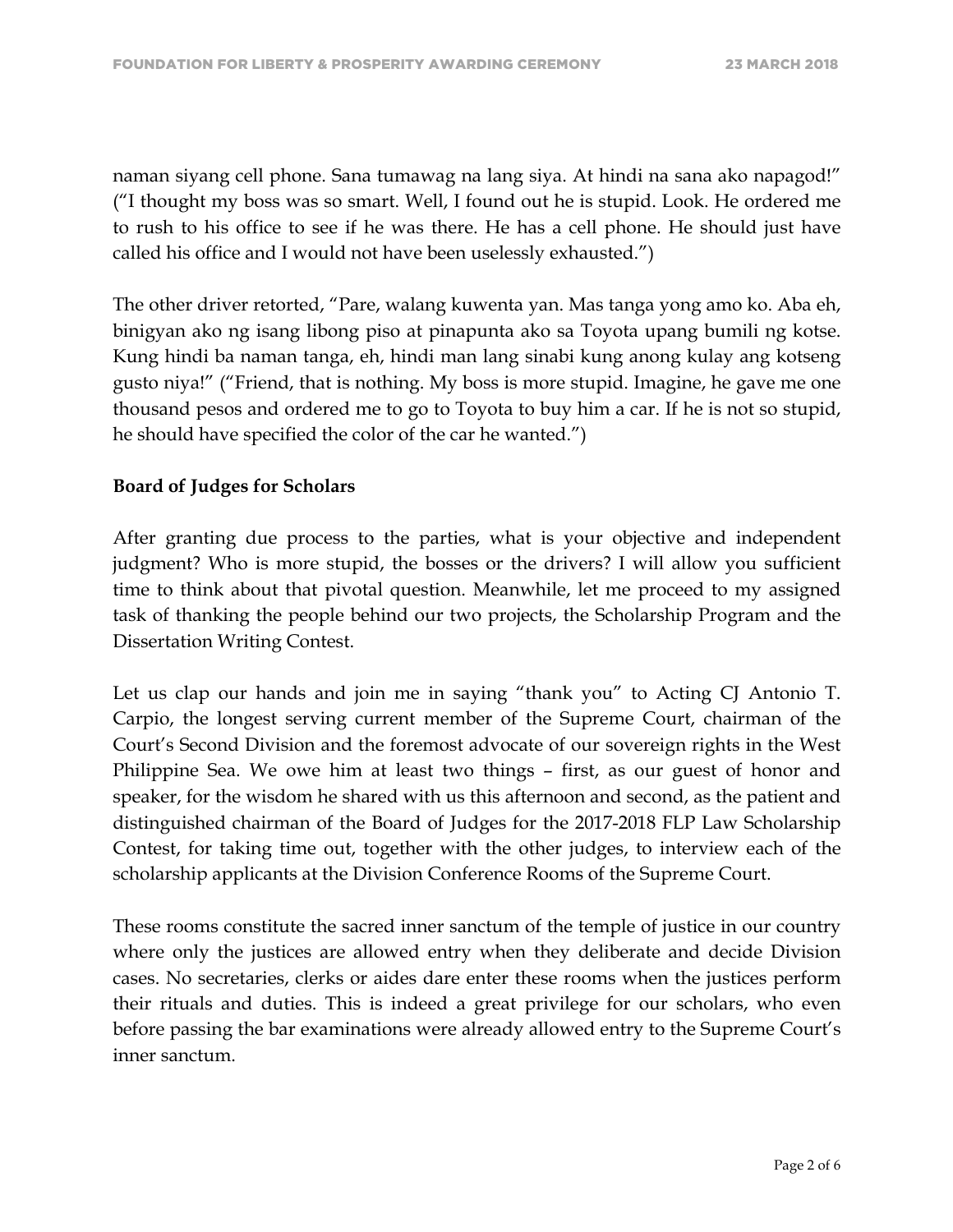Along with the acting CJ, we also applaud the four other equally hard-working judges who were already recognized earlier, but who I am still honored to call: former Education Secretary Edilberto C. de Jesus, who is also a former president of and a retired professor at the Asian Institute of Management, where my dear wife Leni taught together with him for 37 years; he is also president of the Far Eastern University, where I took up my basic law degree; Dean Sedfrey M. Candelaria of the Ateneo de Manila Law School, the incumbent president of the Philippine Association of Law Schools and one of the holders of the Chief Justice Panganiban Professorial Chairs; Ms. Elizabeth T. Alba, an executive of the Tan Yan Kee Foundation; and Companero Joel Emerson J. Gregorio, consultant of the Asian Development Bank and a trustee of the FLP.

#### **Board of Judges for Dissertation Contest**

Let me also sincerely thank Justice Presbitero J. Velasco Jr., the second longest-serving member of the Supreme Court, the chairman of the Court's Third Division and most important to us, the chairman of the Board of Judges for the Dissertation Writing Contest. Both he and Acting CJ Carpio were my contemporaries and were already serving the highest court of the land when I was the incumbent Chief Justice.

Together with Justice Velasco, we also hail the four other members of the Board of Judges for the Dissertation Writing Contest, Sec. de Jesus, Dean Candelaria, Companero Solomon M. Hermosura, the indefatigable general counsel of Ayala Corporation, and law Professor Tanya Lat, our esteemed FLP executive vice-president.

May I also publicly thank the Tan Yan Kee Foundation for generously funding our Scholarship Program? The foundation is named after the father of tycoon Lucio C. Tan. His group of companies adopted the TYK Foundation as the main outlet of its corporate social responsibility. From a holistic commitment framework, the TYK Foundation targets education, culture and sports, health and social welfare including environmental concerns, research, and manpower development.

I extend equal thanks to the Ayala Corporation for generously funding, and encouraging the FLP to sponsor the Dissertation Contest. When I advised Ayala Chairman Jaime Augusto Zobel de Ayala of this unique contest to provide content and substance to our advocacy for liberty and prosperity under the rule of law, he immediately and unhesitatingly agreed to fund the project, as an extra addition to Ayala's normal budget for philanthropy.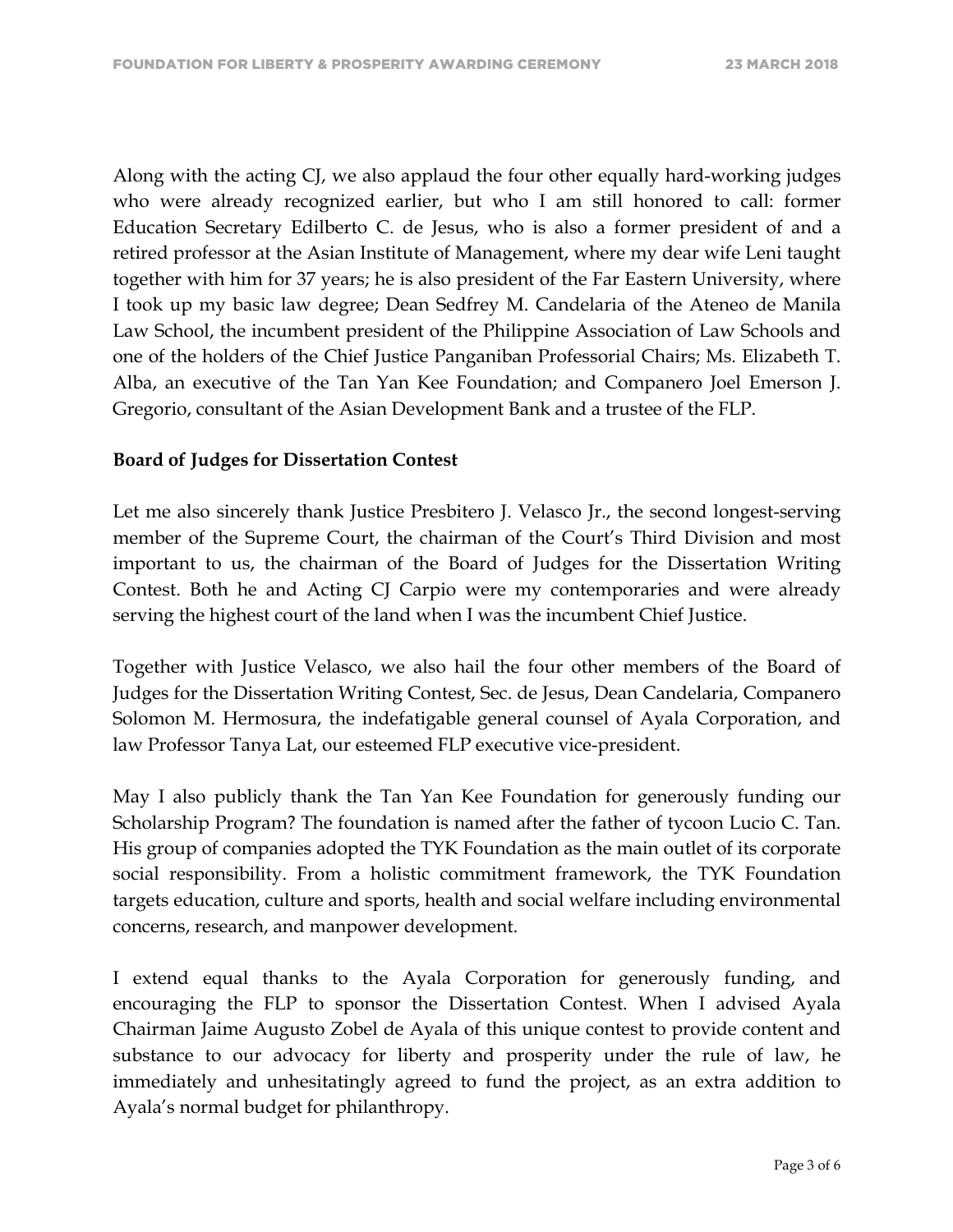#### **Hail to the FLP Scholars**

 I also greet, congratulate and thank the 21 scholars, the worthy recipients of this school year's grant. They come from all over the country, from the University of the Cordilleras in Northern Luzon, to the major law schools in Metro Manila, to the University of San Carlos and the University of Cebu in the Visayas, to the St. Thomas More College in Mindanao.

The scholars have been introduced earlier, but may I ask them and their parents to rise once more to be recognized: (for third year) Leo Francis Abot (Ateneo de Manila), John Anthony Almerino (University of San Carlos), Arvin Paolo Cortez (Ateneo de Manila), Mikael Gabrielle Ilao (University of the Cordilleras), Kenneth Glenn Manuel (UST), King Anthony Perez (University of Cebu), Josiah David Quising (FEU), Jun Dexter Rojas (PUP), Julienne Therese Salvacion (San Beda – Manila) and Ma. Vida Malaya Villarico (PUP).

Fourth year: Karina Mae Badua (UST), Sean James Borja (Ateneo de Manila), Kaycelle Ann Castillo (FEU), Ervin Fredrick Dy (UP), Rexlyn Anne Evora (PUP), Katrina Monica Gaw (Ateneo de Manila), Nigel Carmelo Reago (De La Salle University), Jose Angelo Tiglao (De La Salle University), Summerson Macasarte (St. Thomas More), Althea Vergara (University of San Carlos), and Vanessa Gloria Vergara (Ateneo de Manila).

Allow me also to felicitate and hail once more the winners of our Dissertation Writing Contest: First Place and Grand Champion, Rafael Lorenzo Pangalangan of the Oxford University and University of the Philippines; Second Place, Tess Marie Tan of the University of San Carlos, who by the way was also the recipient of an FLP scholarship grant last school year; and the four other finalists, Rexlyn Anne Evora (Polytechnic University of the Philippines), Helen May Frias (Far Eastern University), Janine Faye A. Napoles (Centro Escolar University), and Joben Mariz Odulio (Ateneo de Manila University).

Incidentally, apart from the cash and plaque given to the scholars and dissertation winners, they also received two books that are no longer available in the books stores. The first is titled "Summa" which is a syllabi of all the over 1,200 full length decisions I wrote while I was sitting in the Supreme Court, and the second titled "With Due Respect" which is the first volume of the collection of my columns in the Philippine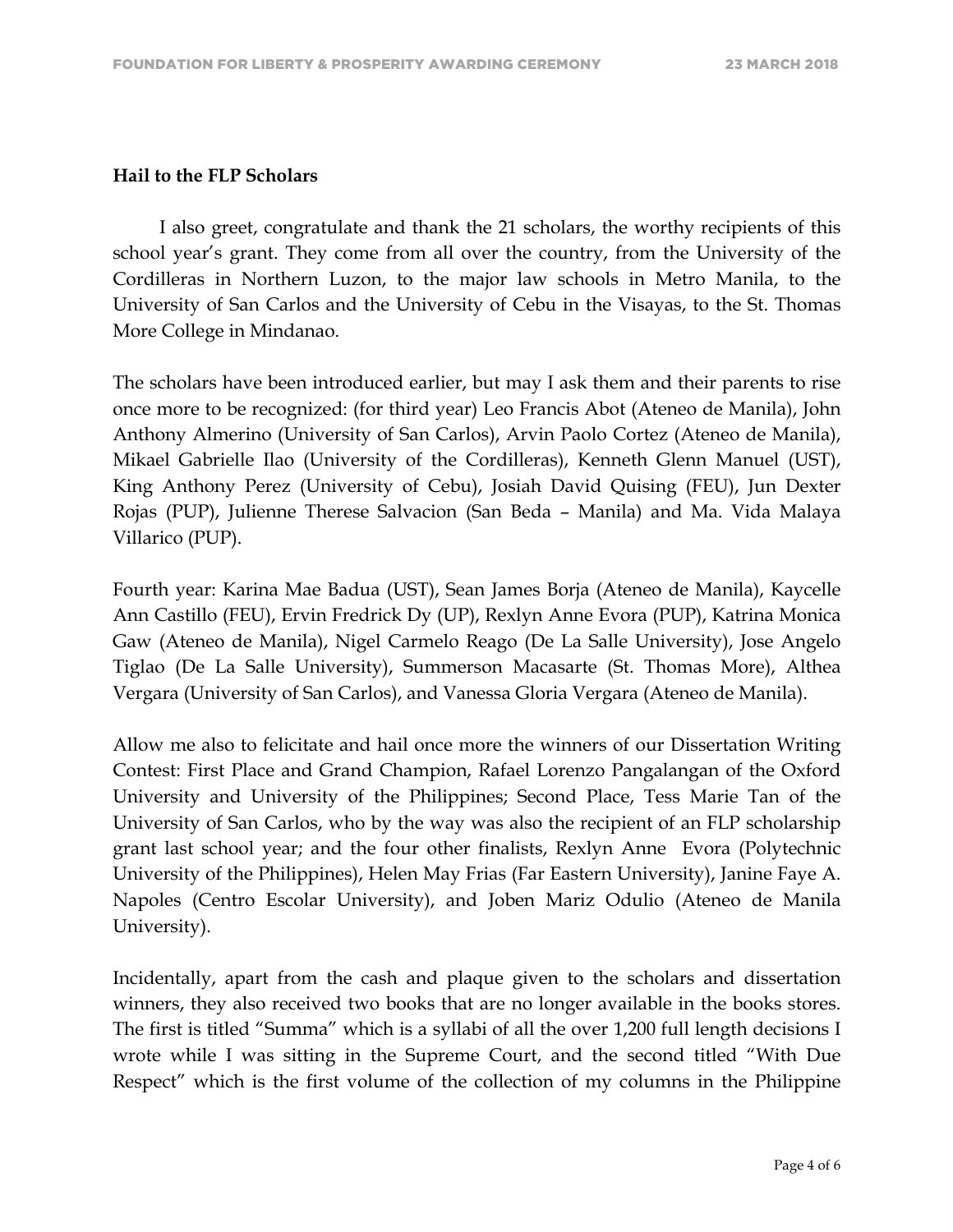Daily Inquirer. After its publication in 2012, it ranked third in the Amazon best seller list in the courts category, outranked only by the books of veteran legal author and CNN legal consultant Jeffrey Toobin (first place) and US Supreme Court Justice Antonin Scalia (second place).

Relevant to our dissertation winners, during the last hearing of the Senate Committee on Public Information chaired by Sen. Grace Poe a few days ago, the liabilities of Internet intermediaries like Facebook was raised. The televised discussion reminded me of the timely treatise on the same topic of Tess Marie Tan, which as you already know, won the second place in our Dissertation Writing Contest. Thus, I will feature her piece in my column this Sunday, March 25, in the Philippine Daily Inquirer. In turn, I will write about Raphael Lorenzo Pangalangan's winning dissertation on the following Sunday, April 1, 2018. Abangan po ninyo.

#### **Expectations from Scholars, Winners**

Ladies and gentlemen, all our scholarship recipients and dissertation winners were chosen on strict merit. Only in case of a tie was the candidates' social status or financial plight considered, with the less-privileged candidates preferred. The main objective of the contests is to augment existing literature on the FLP's core philosophy of liberty and prosperity under the rule of law.

For this reason, all the scholars and winners are expected to be models, now and later in their professional careers, of the FLP's advocacy that we all need both justice and jobs, freedom and food, ethics and economics, peace and development, liberty and prosperity; that these twin beacons must always go together for one is useless without the other; and that the best way to conquer poverty, to create wealth and to share prosperity is to unleash the entrepreneurial genius of our people by granting them the freedom and the tools to help themselves and society.

Before I go any further with my thank yous, let me announce a new exclusive program for all our scholars and dissertation winners and finalists. The FLP will give extra cash awards for each of them who graduates with Latin honors, whether summa, magna or cum laude. Moreover, an even bigger cash prize awaits those who will be among the 10 topnotchers in the forthcoming bar examinations.